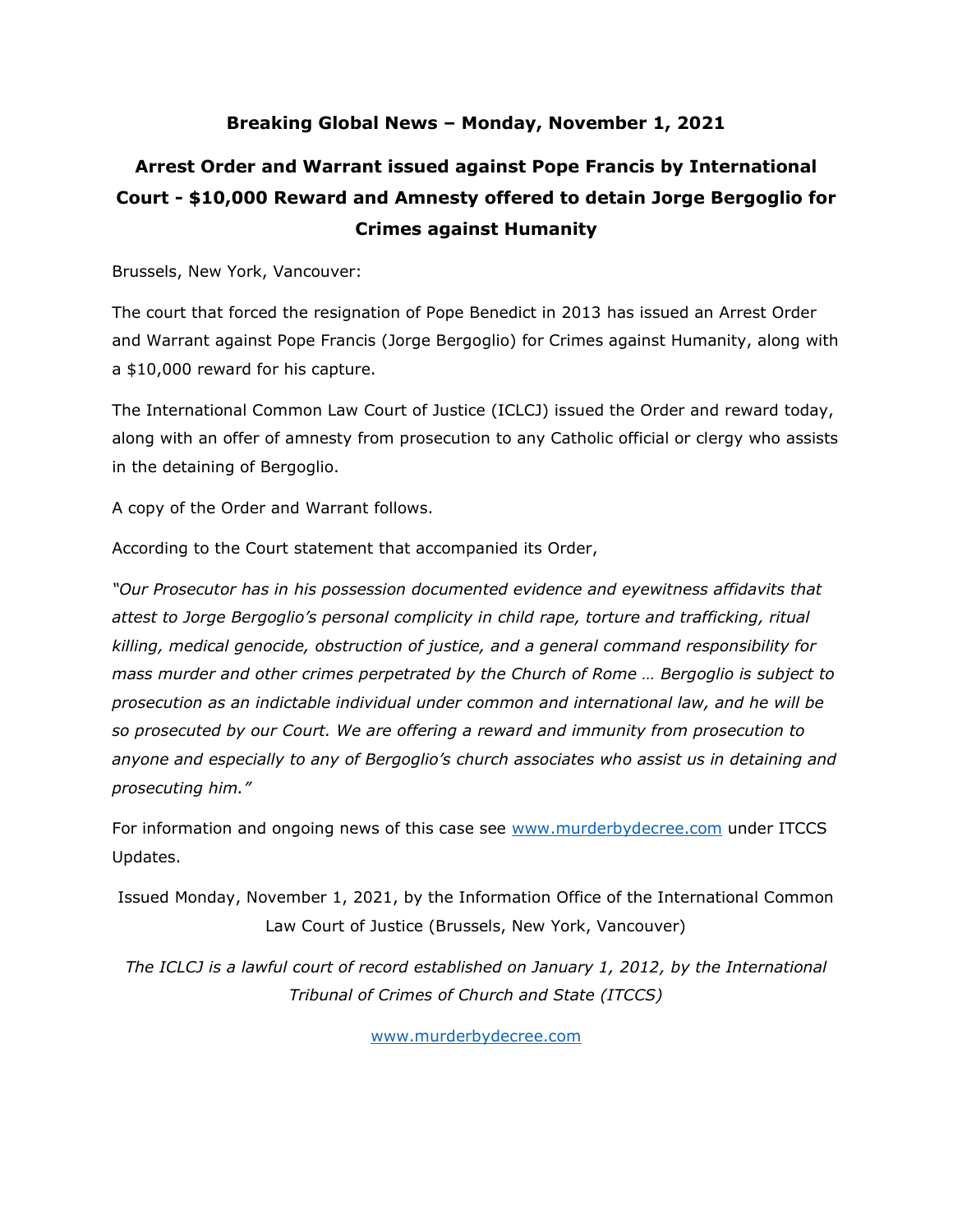#### **ARREST ORDER AND WARRANT**

### **Issued against Jorge Mario Bergoglio (aka 'Pope Francis')**

The aforenamed individual is accused by this Court of complicity in child rape, torture and trafficking, ritual killing, medical genocide, obstruction of justice, and a general command responsibility for mass murder and other crimes perpetrated by the Church of Rome.

This individual is hereby ordered to surrender himself to the sheriffs of the Court or to responsible police officers for immediate arraignment on charges and specifications to be presented by the Court's Public Prosecutor.

Court sheriffs and the public are hereby authorized by this Order and Warrant to seek out, detain and transport this accused individual to the Court for his lawful prosecution.

This Order and Warrant are issued on this First Day of November in the year 2021 by the Criminal Trial Division of the International Common Law Court of Justice in Brussels.

*Dominique Redvers-Dufort, LL.B.*

\_\_\_\_\_\_\_\_\_\_\_\_\_\_\_\_\_\_\_\_\_\_\_\_\_\_\_\_\_\_

*Secretary to the Court*